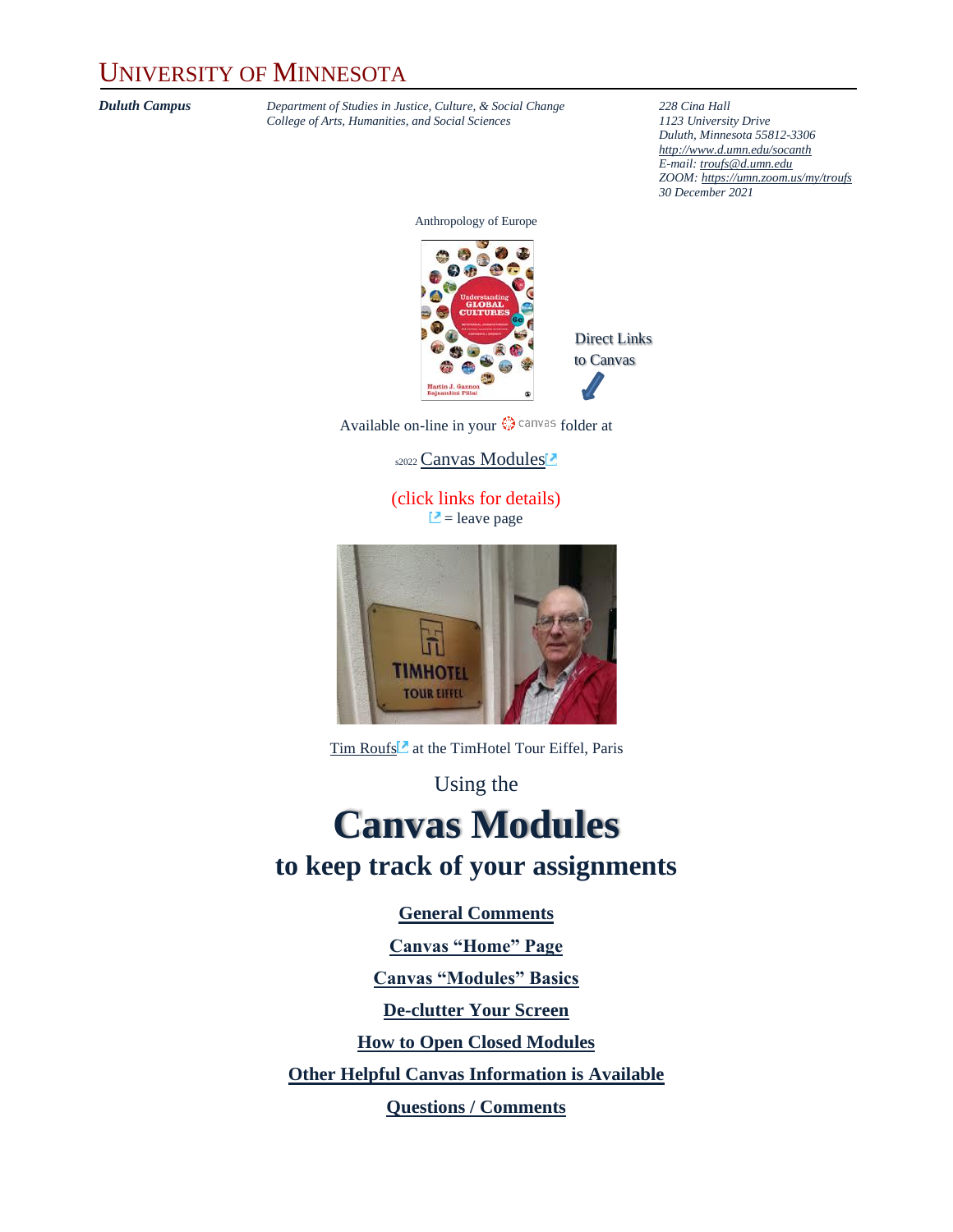# *AVISO!*

<span id="page-1-0"></span>**One of the main complaints regarding Canvas is that it is difficult to find and keep track of assignments.**

> **Right now, before you do anything else, do this to fix that problem . . .**

**Go to your** s2022 **"[Modules](https://canvas.umn.edu/courses/282731/modules/945780)" Section**

[click **↑** here]

or use the Course Navigation Panel **in your**  $\mathbb{Q}$  canvas [f](http://canvas.umn.edu/)older **@<http://canvas.umn.edu/> . . .**

## **Canvas "Modules" Basics**

<span id="page-1-1"></span>Your **"Home Page"** is the first Canvas page you see when you open your Canvas folder.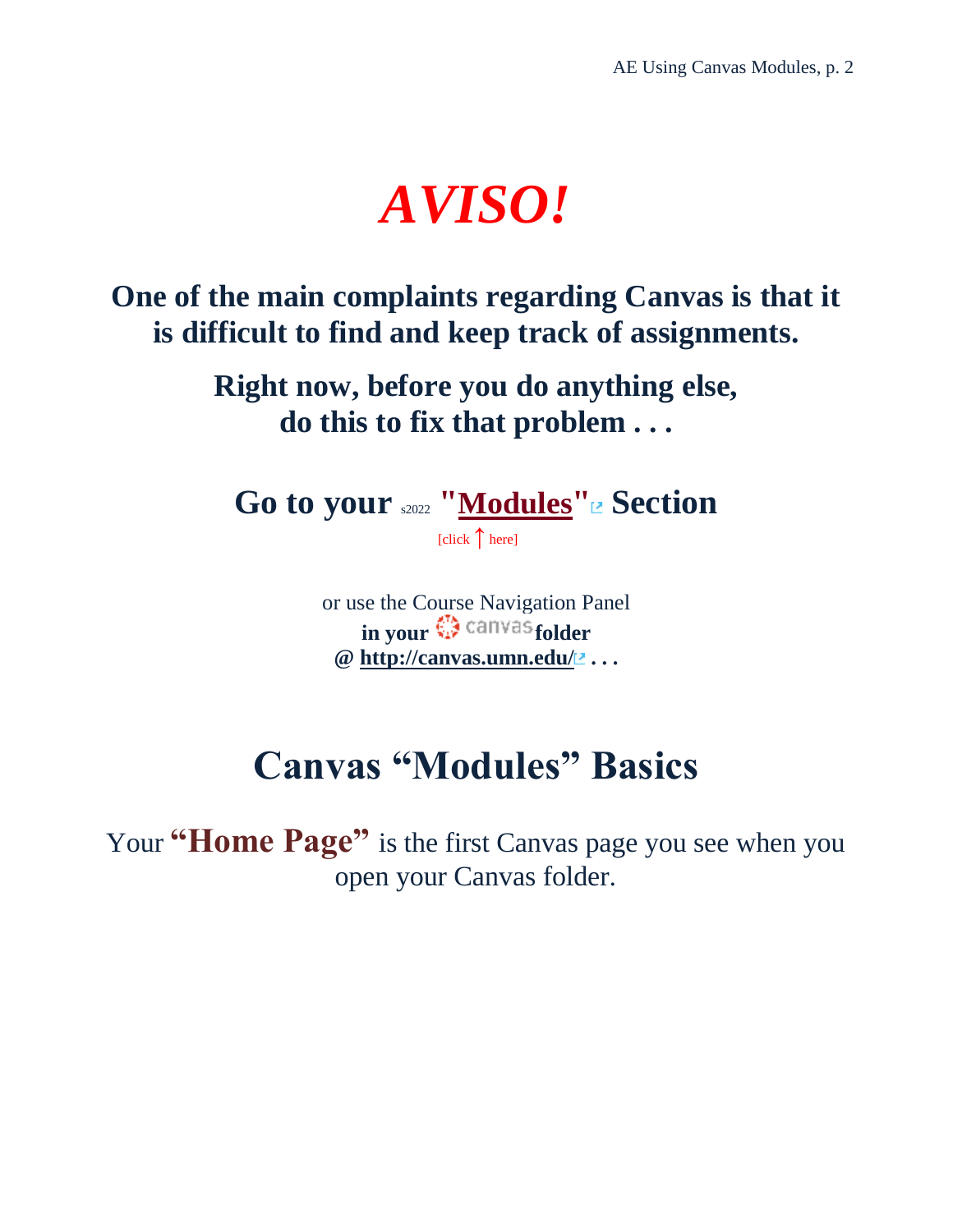

From your  $\bigcirc$  canvas Home Page, **click on the Modules feature to start out . . . ↓**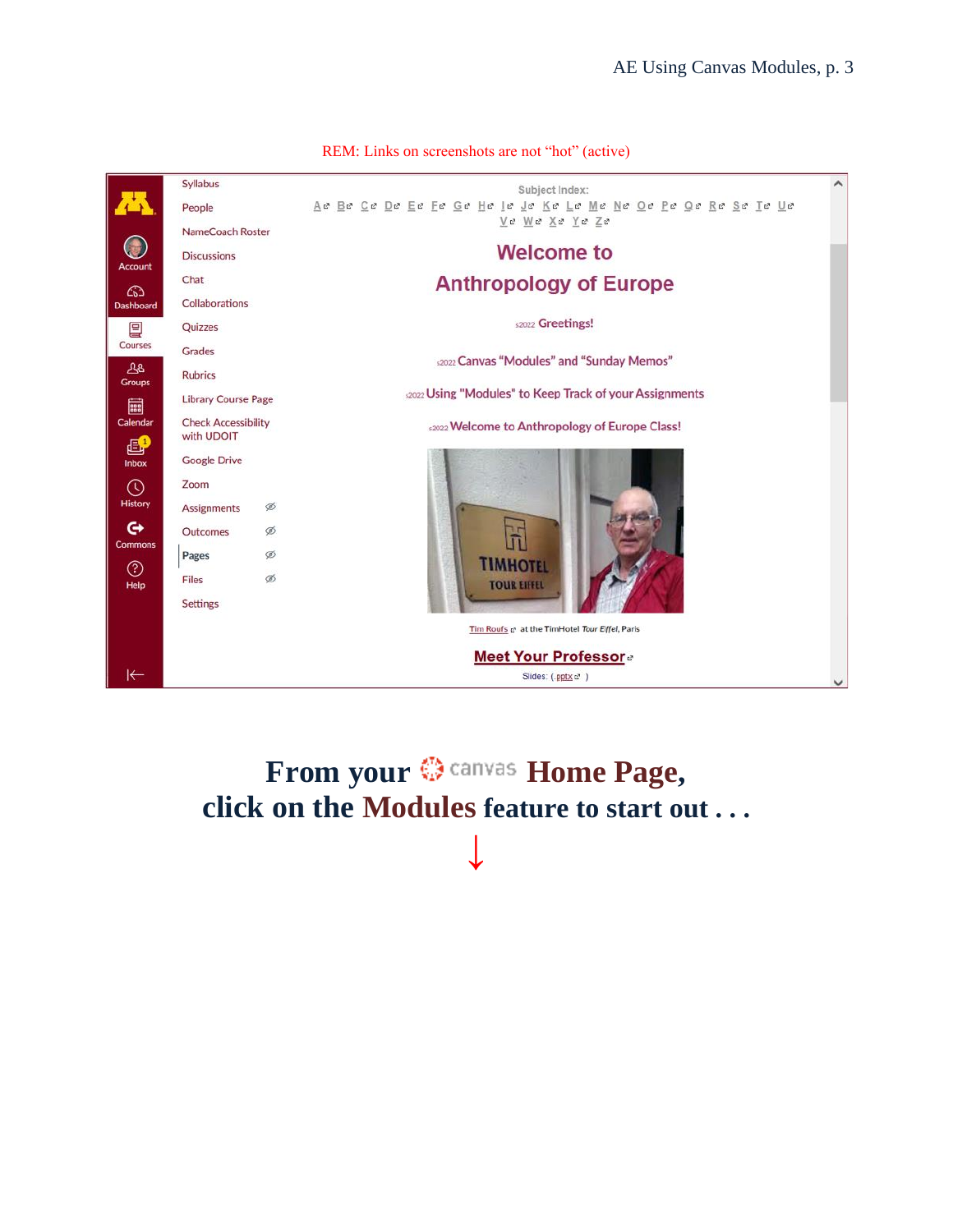

**. . . and that wll take you to your Modules folder, which looks something like this . . .**

**↓**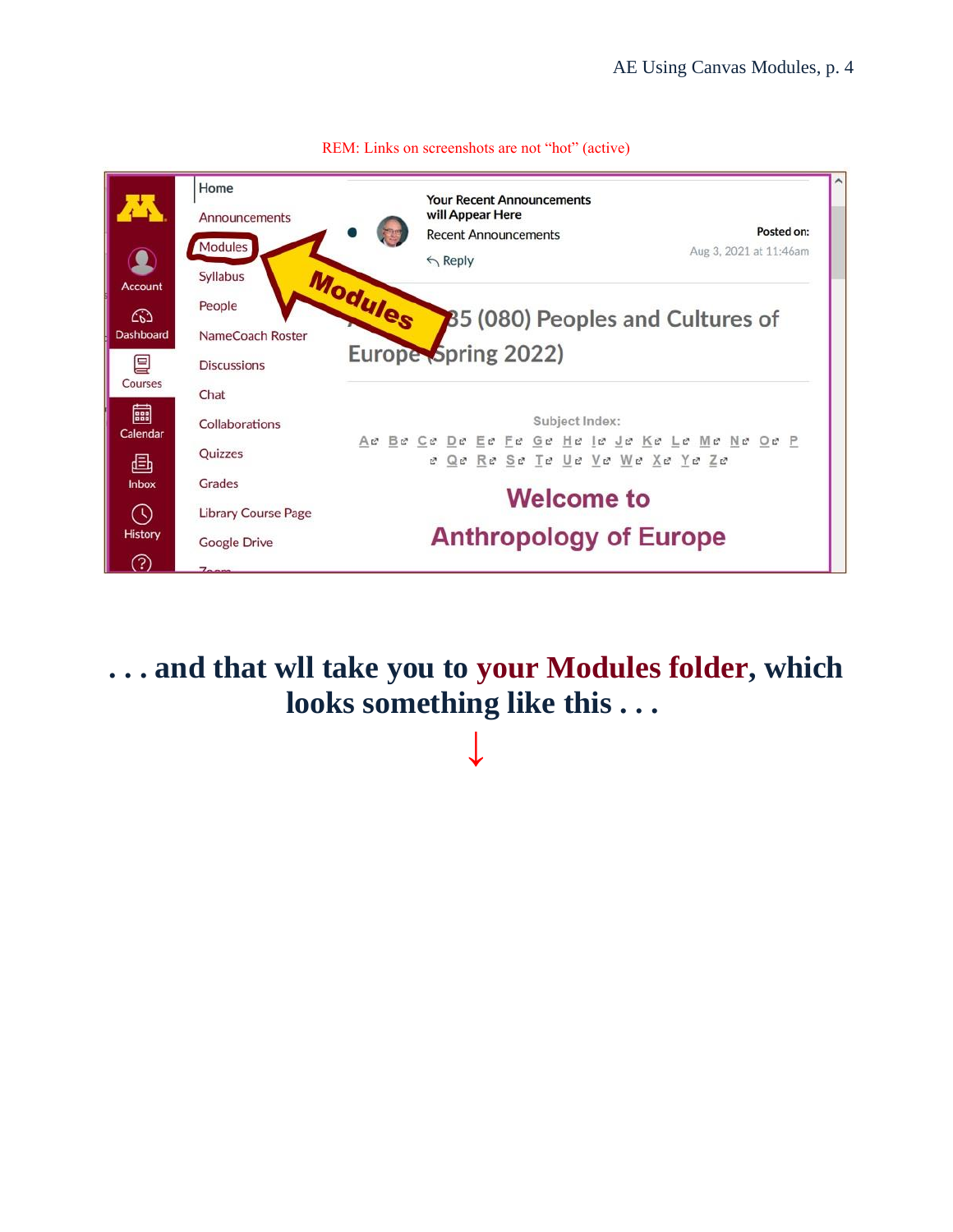

# **De-clutter Your Screen**

### <span id="page-4-0"></span>**To de-clutter your screen use the "Collapse All" feature in Modules . . .**

**It's generally a good idea to collapse your Modules before each time you sign on to a specific week.**

### **Doing that will make your life much easier!**

(Sorry but Canvas does not permit a default opening to Collapsed Folders.)

**↓**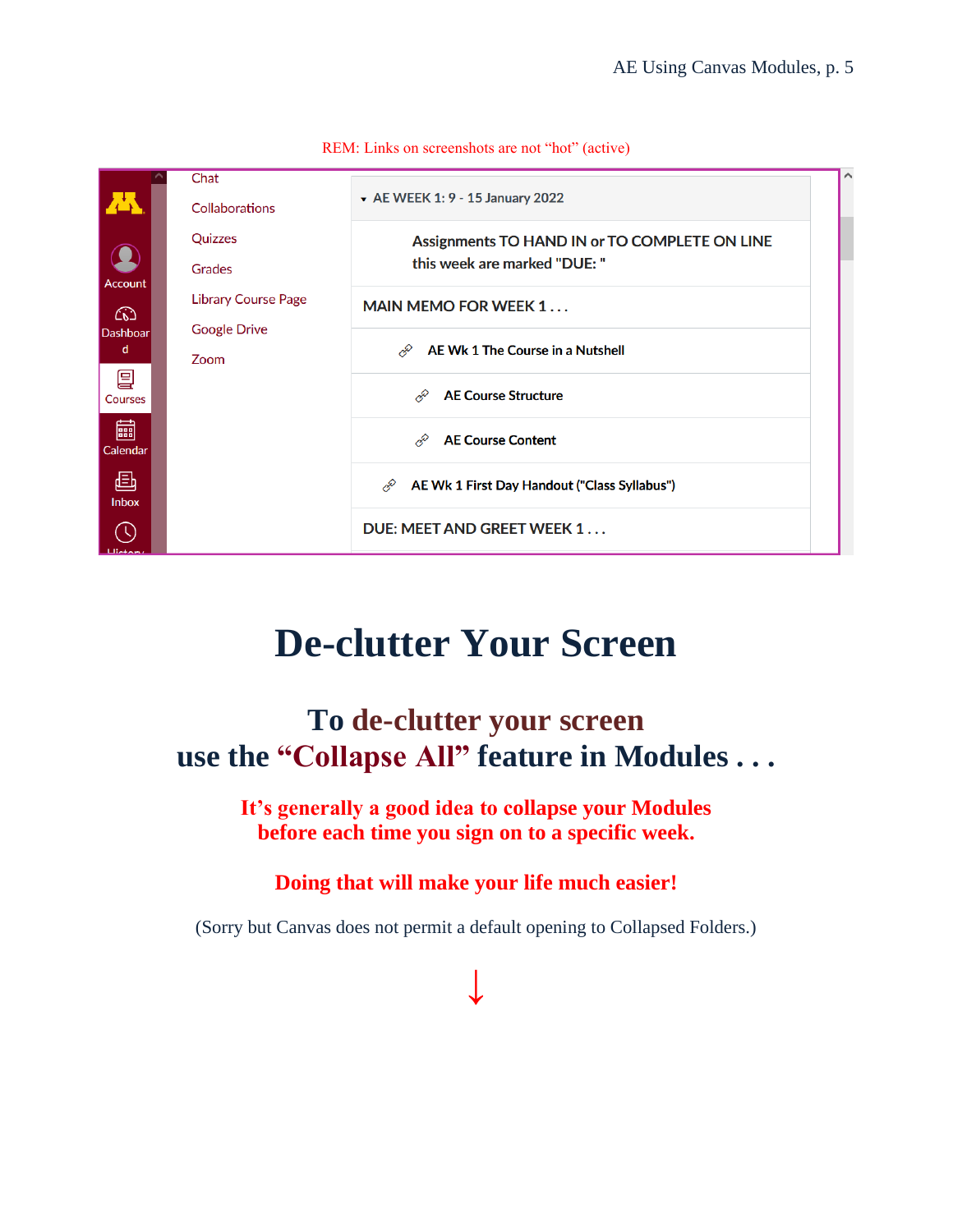

### **And your de-cluttered Modules page will look like this** . . . **↓**

|                                       | $\equiv$ ANTH 3635 (080) > Modules                 |                                                    |                   |  |
|---------------------------------------|----------------------------------------------------|----------------------------------------------------|-------------------|--|
| Account                               | 2022 Spring (12/27/2021-0<br>Home                  |                                                    | <b>Expand All</b> |  |
| ඟ<br><b>Dashboard</b><br>9<br>Courses | Announcements<br><b>Modules</b><br><b>Syllabus</b> | AE PRE-TERM s2022 MEMOS (NOTHING IS DUE, but read) |                   |  |
| 圇<br>Calendar<br>画                    | People<br>NameCoach Roster<br><b>Discussions</b>   | AE WEEK 1: 9 - 15 Janary 2022                      |                   |  |
| Inbox<br>O)<br>History<br>က           | Chat<br><b>Collaborations</b><br>Quizzes           | AE WEEK 2: 16 - 22 January 2022                    |                   |  |

REM: Links on screenshots are not "hot" (active)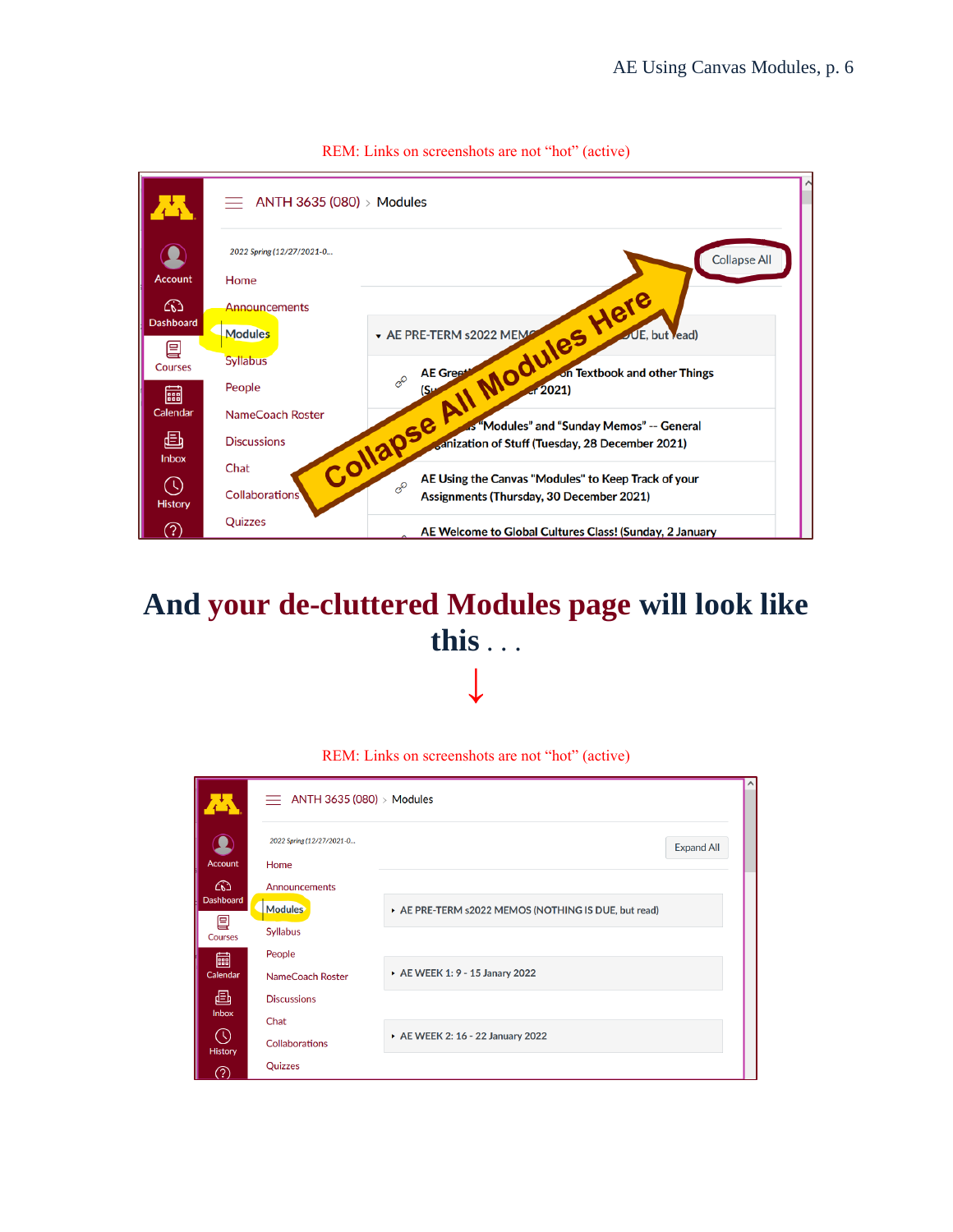# **How to Open Closed Modules**

### <span id="page-6-0"></span>**Open each Module one-by-one as you want to look at it** . . . **↓**

REM: Links on screenshots are not "hot" (active)

|                     | $\equiv$ ANTH 3635 (080) > Modules |                                            | ⌒                 |
|---------------------|------------------------------------|--------------------------------------------|-------------------|
|                     |                                    |                                            |                   |
|                     | 2022 Spring (12/27/2021-0          | Open Modules Here                          | <b>Expand All</b> |
| <b>Account</b>      | Home                               |                                            |                   |
| ඟ                   | Announcements                      |                                            |                   |
| <b>Dashboard</b>    | <b>Modules</b>                     | avi s2022 MEMOS (NOTHING IS DUE, but read) |                   |
| 囯<br><b>Courses</b> | Syllabus                           |                                            |                   |
| 匾                   | People                             |                                            |                   |
| Calendar            | NameCoach Roster                   | LE WEEK 1: 9 - 15 Janary 2022              |                   |
| 画                   | <b>Discussions</b>                 |                                            |                   |
| Inbox               | Chat                               |                                            |                   |
| O)<br>History       | <b>Collaborations</b>              | AE WEEK 2: 16 - 22 January 2022            |                   |
| <u>  ?)</u>         | Quizzes                            |                                            |                   |

### **And the open Modules will look something like this** . . . **↓**

(The first two weeks there is always a lot of information; after that it's not so bad.)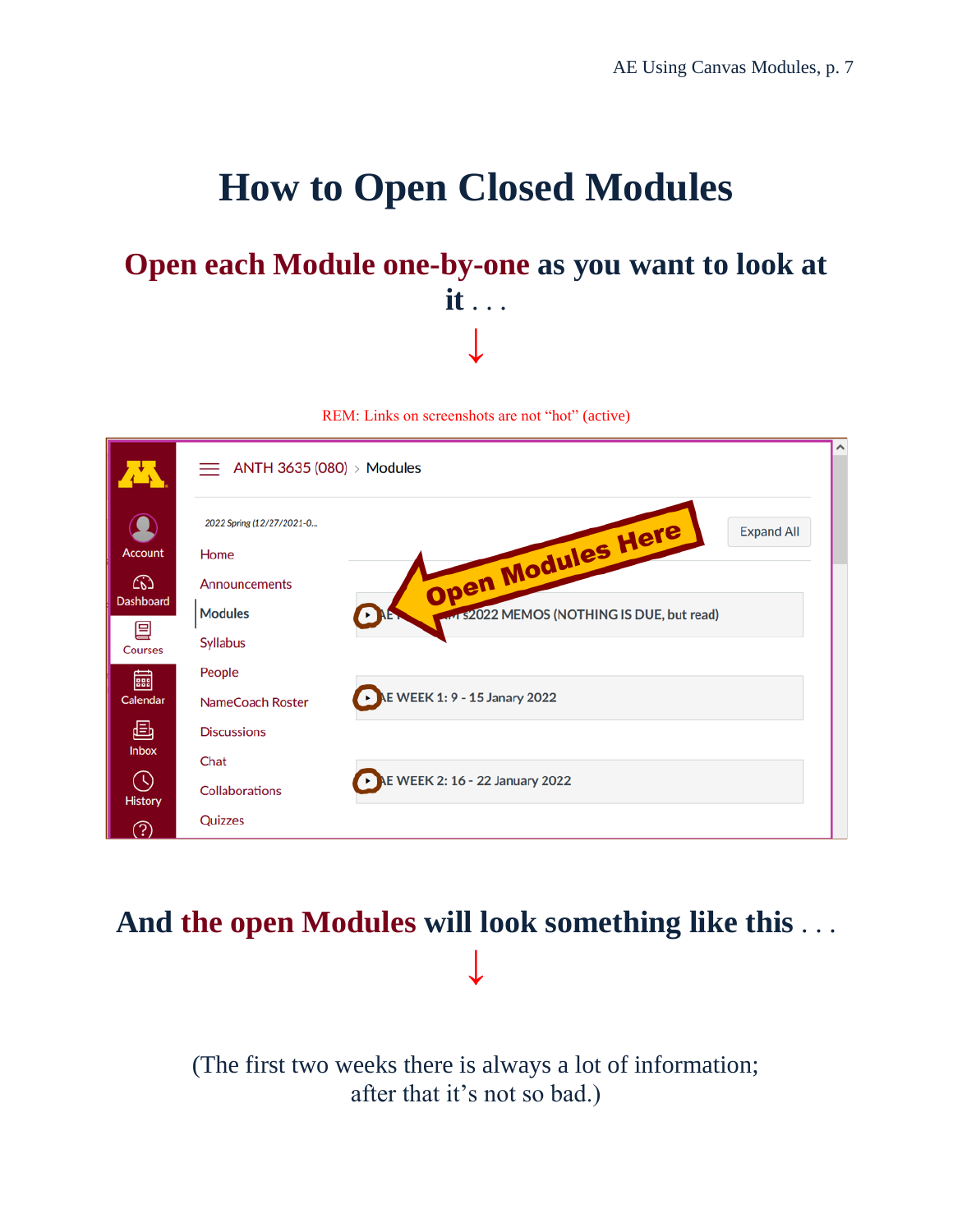

## <span id="page-7-0"></span>**Other Helpful Canvas Information is Available**

REM: The Canvas Student Guide / Overview / Tour can be very helpful.

**[Student Guide](https://community.canvaslms.com/docs/DOC-10701)** -- written guides with step-by-step instructions for Canvas tools<sup>n</sup>

<span id="page-7-1"></span>**[Canvas Student Overview](https://community.canvaslms.com/videos/1124-canvas-overview-students) [\(6:47 min\)](https://community.canvaslms.com/videos/1124-canvas-overview-students)** 

# **Questions / Comments**

If you have any **questions or comments** right now, please do not hesitate to e-mail **[troufs@d.umn.edu](mailto:troufs@d.umn.edu)**, or ZOOM <https://umn.zoom.us/my/troufs><sup>1</sup> (E-mail is fastest, and most generally best as quite often URLs need be sent.)